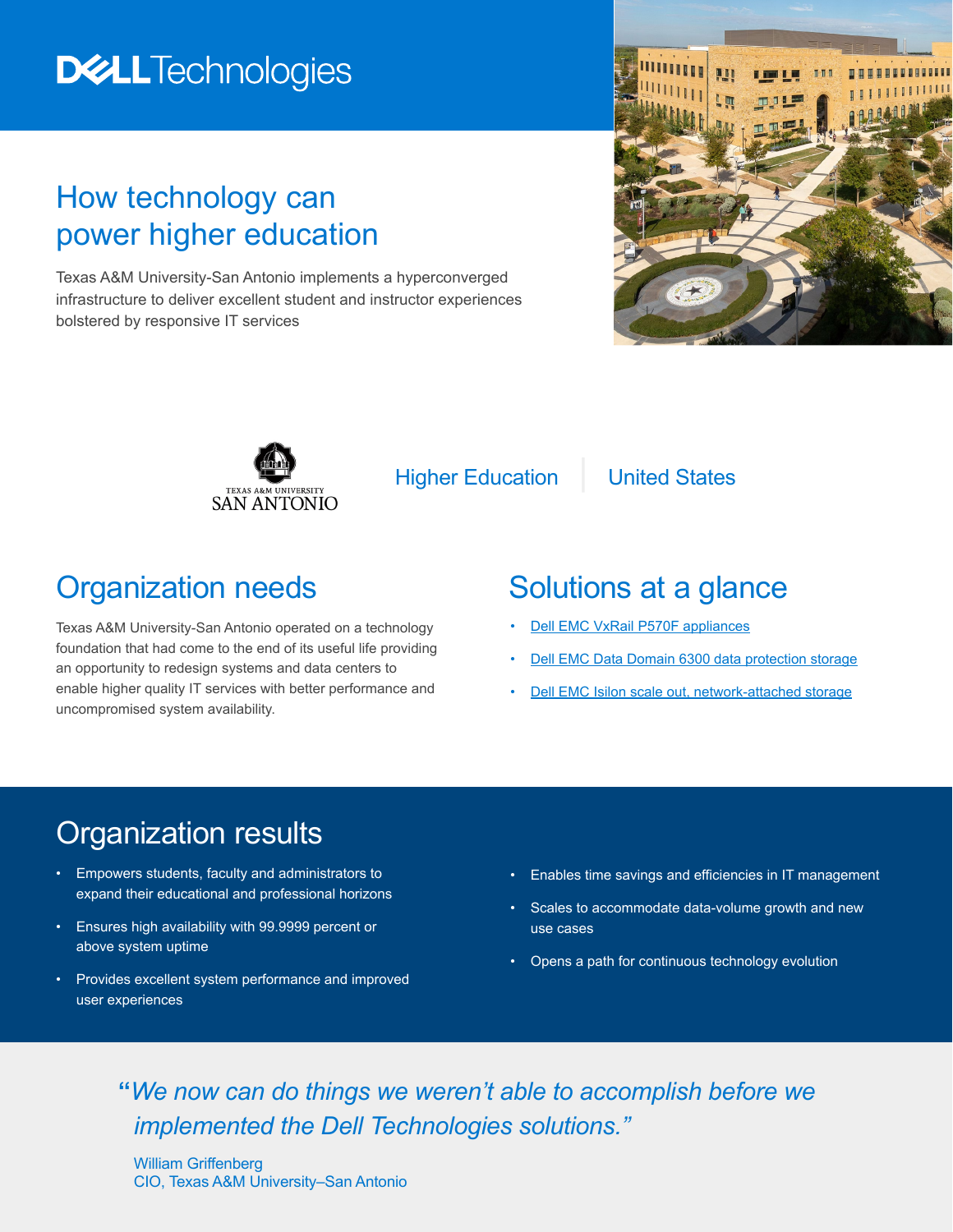Established as a standalone institution in 2009, Texas A&M University-San Antonio (A&M-SA) is the newest campus in the A&M system. More than 12,000 alumni have already received one of the university's 46 undergraduate or graduate degrees.

A&M-SA relies on technology to provide students with an outstanding learning experience. William Griffenberg, the CIO at A&M-SA, says, "I want to ensure that the university runs stateof-the-art technology to enable the best possible learning and instruction. All our computers, network, servers and technology infrastructure have to help the students."

When the university's technology infrastructure approached its end-of-life, that was also an opportunity to improve data-center operations and IT services. "We had many single points of failure," says Griffenberg. "Managing our legacy systems could be inefficient and required too many manual steps. Even more important, they did not give us the performance to deliver topquality IT services to the university."

## Partner services ensure fast deployment and interoperable technologies

A&M-SA completed the deployment in less than one month. Dell Technologies service consultants helped streamline the effort and ensure the most advantageous use of automations and other solution capabilities. Griffenberg says, "During the implementation, we relied on extensive support from Dell Technologies. Their team has done nothing but great things for us and with us."

The Dell Technologies solutions run well with Cisco routers, switches and firewalls. Griffenberg says, "We've had no issues whatsoever in deploying Dell Technologies and Cisco together. Dell Technologies services team worked hand in hand with us and our other vendors to accomplish this. We couldn't have asked for it to go any better."

# Hyperconverged infrastructure for a highavailability architecture

A new architecture for the A&M-SA data center provided for two redundant locations to keep systems running in case of a failure at one of them. The IT organization invited five technology companies to discuss how their solutions would function in this architecture to enable optimal performance, manageability and service levels. Griffenberg says, "Our entire team was very comfortable with the presentation from Dell Technologies. Their representatives did a great job of explaining how they were going to help us reach our goals, and their cost fit well within our budget."

A&M-SA decided on three Dell Technologies solutions:

- At each data-center location, five Dell EMC VxRail P570F appliances deployed in a stretched cluster enable a hyperconverged infrastructure—which combines server and storage technology in one device—managed with VMware.
- Three Dell EMC Data Domain 6300 data protection storage arrays, each with 65 TB capacity, facilitate backup data replication and disaster recovery.
- Two three-node clusters of Dell EMC Isilon scale-out, network-attached storage, each with 60 TB capacity, enable archiving with file system and metadata replication and file snapshots.

**"***What would have been days of hands-on labor on firmware and operating system updates has become an automated overnight job with Dell EMC VxRail.***"**

William Griffenberg CIO, Texas A&M University–San Antonio

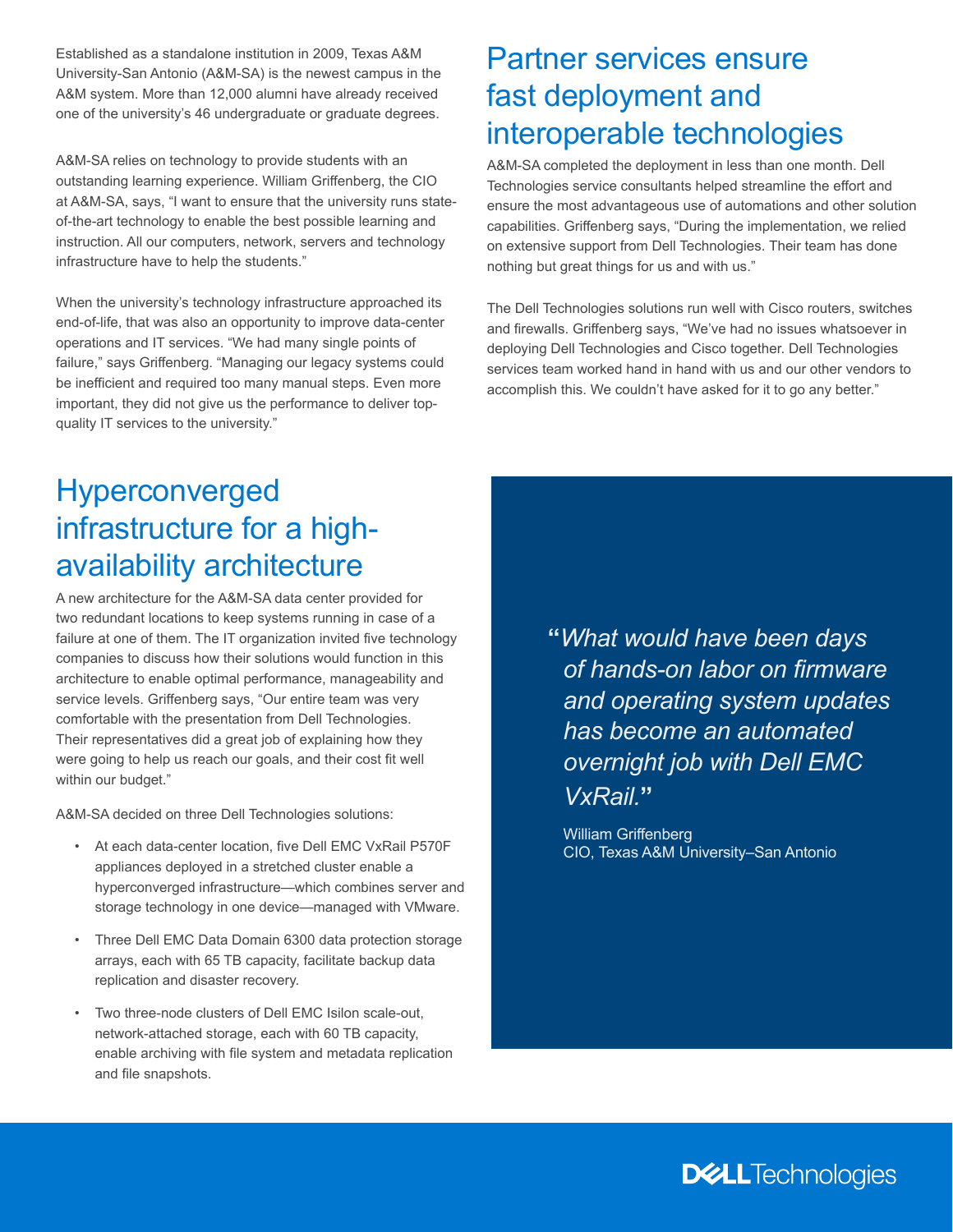## Extremely reliable, efficient technology foundation

VxRail provides a solid foundation to satisfy the university's extensive computing needs. The solution's dependability exceeds Griffenberg's challenging criteria. He says, "In my strategic plan, I specified 99.9999 percent uptime availability. Ever since the implementation, VxRail runs at 100 percent in everyday use and during our upgrade and maintenance activities." The solution provides the scalability that allows IT to plan future workloads and services. "We have already doubled our virtual environment from 107 to 243 virtual machines in a year," Griffenberg explains. "We can scale to take on large projects and will be able to confidently accommodate future growth with VxRail."

The technology has proven to be extremely efficient. Griffenberg says, "We installed a 10-node memory and storage upgrade and spun up 60 new servers, all on the same day. What would have been days of hands-on labor on firmware and operating system updates has become an automated overnight job with Dell EMC VxRail, and I can use my time for other projects."

**"***We can retain and attract talented students because we rearchitected our infrastructure on Dell Technologies."*

William Griffenberg CIO, Texas A&M University–San Antonio

# More powerful IT support for more user groups

The technical advantages of VxRail result in service improvements that benefit students, instructors and administrators. Griffenberg notes, "Students and faculty can review grades, turn in assignments, manage research, and complete any of their tasks in complete confidence and very quickly. And, we now can do things we weren't able to accomplish before we implemented the Dell Technologies solutions—for example, meeting the IT needs of the university's police department."

The IT team transitioned the applications used by campus police and Banner, the university's student information and business management software, from the cloud to its own data centers. "We can act faster and be more responsive to our internal customers because of the strong VxRail performance," explains Griffenberg. "That allowed us to move several large systems back on-premises, with zero complaints or interruptions. On our own infrastructure, we can make requested adjustments immediately and accountabilities are never in question."

The other Dell Technologies solutions complement the infrastructural transformation with VxRail. With Data Domain, A&M-SA can rely on backups of all data and applications. Griffenberg says, "It was a night-and-day difference between our past backup tools and what we have with Data Domain, which is a very good system. Today, we have complete backups and can recover promptly from a disaster." Isilon storage augments the availability of data and applications. "For our rapidly expanding storage-archiving needs, Isilon is a great solution that is also easy to manage," Griffenberg says.

# IT free to bolster higher education with new programs and initiatives

Feedback from A&M-SA clients supports the new technology direction. Griffenberg says, "Enrollment managers and other administrators are delighted with the major improvements in the performance of their applications since we deployed VxRail." Advancements in the user experience have led to a smaller support demands on IT. "We hardly ever get any calls anymore because applications stall or because people can't access certain data," Griffenberg adds.